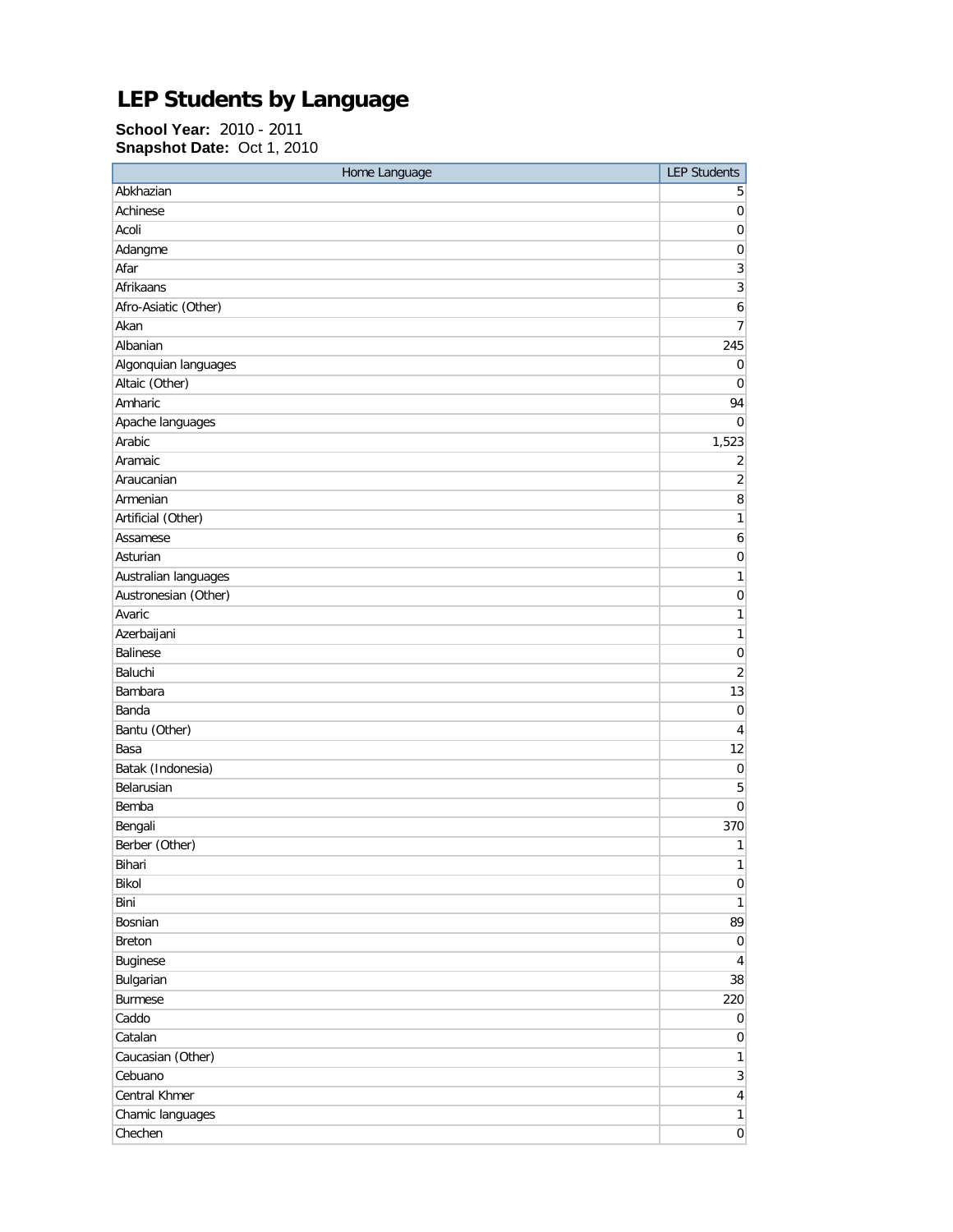| Home Language                                                                       | <b>LEP Students</b>          |
|-------------------------------------------------------------------------------------|------------------------------|
| Chewa                                                                               | $\sigma$                     |
| Cheyenne                                                                            | $\overline{0}$               |
| Chichewa                                                                            | 1                            |
| Chinese (Hakka)                                                                     | 2 <sup>2</sup>               |
| Chinese (Mandarin); Chinese, Hakka; Chinese, Yue/Cantonese; Chinese, Minnan Fukiene | 2,027                        |
| Chinese (Minnan Fukiene)                                                            | 12                           |
| Chinese (Yue/Cantonese)                                                             | 16                           |
| Chipewyan                                                                           | $\overline{2}$               |
| Choctaw                                                                             | $\boldsymbol{0}$             |
| Chuang                                                                              | $\overline{0}$               |
| Church Slavic                                                                       | $\boldsymbol{0}$             |
| Coptic                                                                              | $\boldsymbol{0}$             |
| Cree                                                                                | 0                            |
| Creek                                                                               | $\overline{0}$               |
| Creoles and pidgins (Other)                                                         | 469                          |
| Creoles and pidgins, English-based (Other)                                          | 97                           |
| Creoles and pidgins, French-based (Other)                                           | 142                          |
| Creoles and pidgins, Portuguese-based (Other)                                       | $\mathbf{6}$                 |
| Crimean Tatar                                                                       | $\overline{2}$               |
| Crimean Turkish                                                                     | $\overline{2}$               |
| Croatian                                                                            | 15                           |
| Cushitic (Other)                                                                    | $\mathbf{3}$                 |
| Czech                                                                               | $\overline{4}$               |
| Dakota                                                                              | $\pmb{0}$                    |
| Danish                                                                              | $\boldsymbol{6}$             |
| Dargwa                                                                              | $\mathbf{1}$                 |
| Dinka                                                                               | $\mathbf{3}$                 |
| Dravidian (Other)                                                                   | $\overline{0}$               |
| Duala                                                                               | $\boldsymbol{0}$             |
| Dutch / Flemish                                                                     | 13                           |
| Dutch, Middle                                                                       | 11                           |
| Dyula                                                                               | $\pmb{0}$                    |
| Dzongkha                                                                            | 0                            |
| Eastern Frisian                                                                     | 0                            |
| Edo                                                                                 | 1                            |
|                                                                                     |                              |
| Efik                                                                                | $\left  \frac{3}{2} \right $ |
| Egyptian (Ancient)                                                                  | 37                           |
| Ekajuk                                                                              | $\overline{0}$               |
| Elamite                                                                             | $\overline{0}$               |
| English (Barbados); English (Guayana); English (Jamaican); English (Trinidad)       | 1,993                        |
| English (Guayana)                                                                   | 41                           |
| English (Jamaican)                                                                  | 14                           |
| Erzya                                                                               | $\overline{0}$               |
| Esperanto                                                                           | $\overline{0}$               |
| Estonian                                                                            | $\overline{2}$               |
| Ewe                                                                                 | $6 \mid$                     |
| Fanti                                                                               | 12                           |
| Faroese                                                                             | $\overline{2}$               |
| Fijian                                                                              | $\overline{2}$               |
| Filipino                                                                            | 31                           |
| Finnish                                                                             | $\overline{2}$               |
| Finno-Ugrian (Other)                                                                | 1                            |
| French                                                                              | 625                          |
| French, Middle (ca.1400-1600)                                                       | $\mathbf{1}$                 |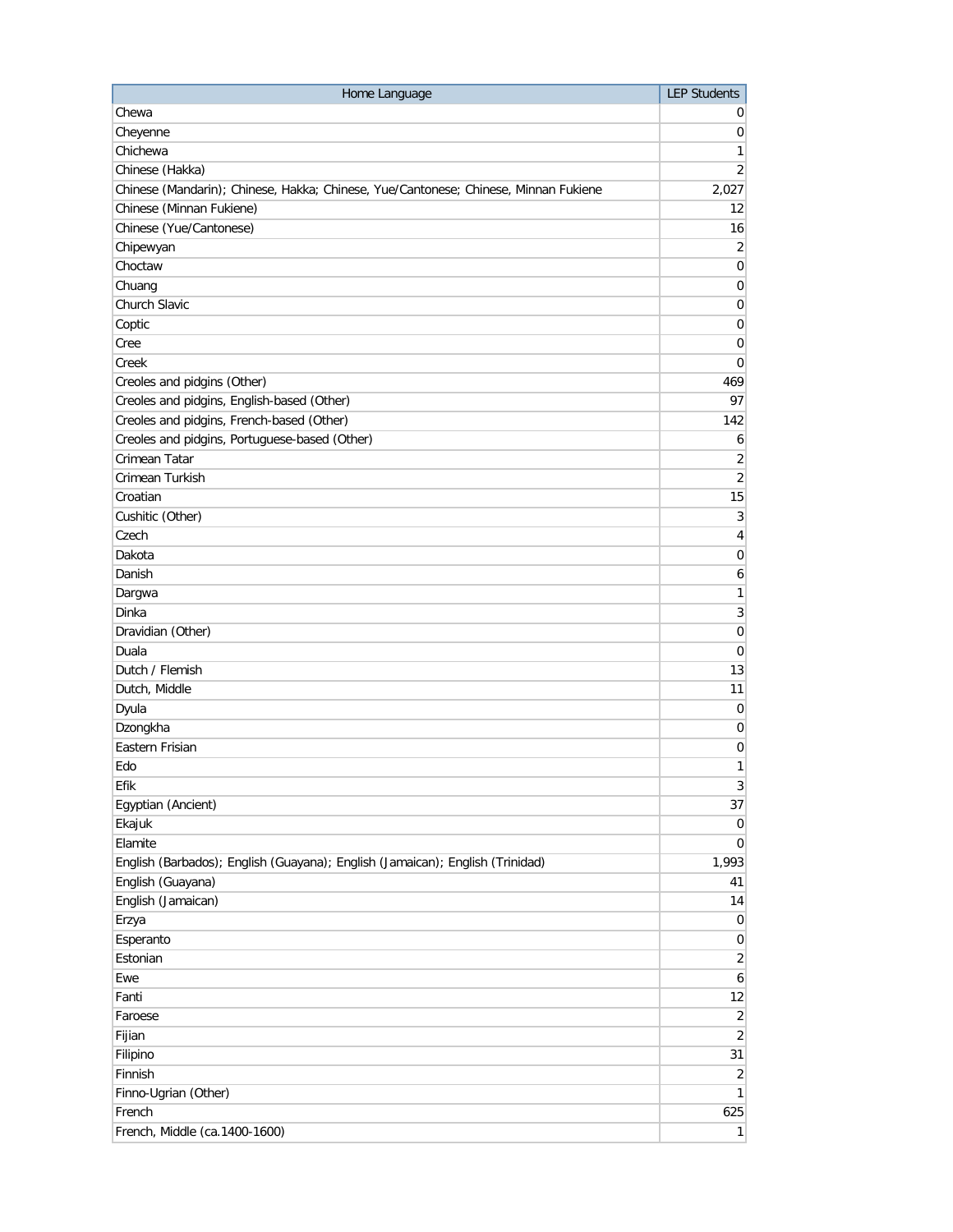| Home Language                                              | <b>LEP Students</b> |
|------------------------------------------------------------|---------------------|
| French, Old (842-ca.1400)                                  | 0                   |
| Fulah                                                      | 13                  |
| Ga                                                         | $\vert 4 \vert$     |
| Gaelic                                                     | 1                   |
| Ganda                                                      | $\overline{2}$      |
| Gayo                                                       | $\pmb{0}$           |
| Georgian                                                   | 31                  |
| German                                                     | 66                  |
| German, Low                                                | $\mathbf{1}$        |
| German, Middle High (ca. 1050-1500)                        | $\pmb{0}$           |
| German, Old High (ca.750-1050                              | 7                   |
| Germanic (Other)                                           | $\sqrt{5}$          |
| Gilbertese                                                 | $\overline{0}$      |
| Gorontalo                                                  | 0                   |
| Grebo                                                      | 1                   |
| Greek, Ancient (to 1453)                                   | $\boldsymbol{0}$    |
| Greek, Modern (1453-)                                      | 46                  |
| Guarani                                                    | $\overline{2}$      |
| Gujarati                                                   | 556                 |
| Haida                                                      | $\vert 4 \vert$     |
| Haitian                                                    | $\overline{4}$      |
| <b>Haitian Creole</b>                                      | 107                 |
| Hausa                                                      | 5                   |
| Hawaiian                                                   | $\overline{0}$      |
| Hebrew                                                     | 39                  |
| Herero                                                     | $\mathbf 0$         |
| Hindi                                                      | 185                 |
| Hmong                                                      | 62                  |
| Hungarian                                                  | 9                   |
| Iban                                                       | 14                  |
| Icelandic                                                  | $\pmb{0}$           |
| Ido                                                        | 0                   |
| Igbo                                                       | 7                   |
| Iloko                                                      | $\mathbf{1}$        |
| Indic (Other)                                              | $\boldsymbol{0}$    |
| Indo-European (Other)                                      | $\overline{0}$      |
| Indonesian                                                 | 126                 |
| Interlingua (International Auxiliary Language Association) | $\overline{0}$      |
| Inuktitut                                                  | $\vert 4 \vert$     |
| Iranian (Other)                                            | $\vert 0 \vert$     |
| Irish                                                      | $\vert 0 \vert$     |
| Iroquoian languages                                        | 1                   |
| Italian                                                    | 108                 |
| Japanese                                                   | 123                 |
| Kabardian                                                  | $\overline{0}$      |
| Kabyle                                                     | $\overline{2}$      |
| Kachin                                                     | $\overline{2}$      |
| Kalaallisut; Greenlandic                                   | $\mathbf{1}$        |
| Kamba                                                      | 1                   |
| Kannada                                                    | $\overline{2}$      |
| Kara-Kalpak                                                | $\overline{0}$      |
| Karachay-Balkar                                            | $\overline{0}$      |
| Karen                                                      | 177                 |
| Kashmiri                                                   | 1                   |
|                                                            |                     |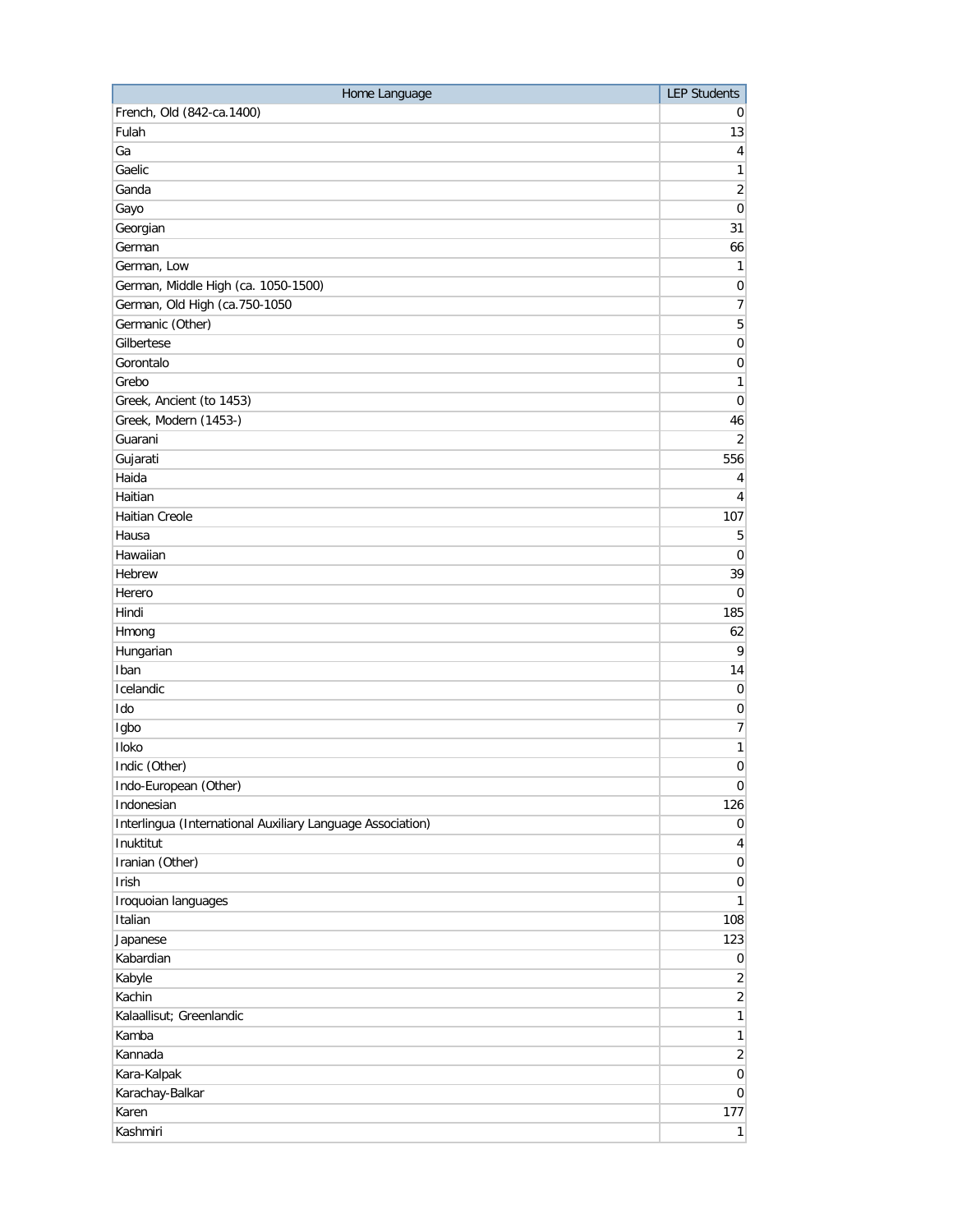| Home Language                 | <b>LEP Students</b> |
|-------------------------------|---------------------|
| Kazakh                        | 2                   |
| Khasi                         | 0                   |
| Khmer                         | 667                 |
| Khoisan (Other)               | $\overline{2}$      |
| Kikuyu                        | 35                  |
| Kinyarwanda                   | 7                   |
| Kirghiz                       | $\mathbf 0$         |
| Kongo                         | $\boldsymbol{0}$    |
| Konkani                       | $\mathbf{1}$        |
| Korean                        | 564                 |
| Kpelle                        | 8                   |
| Kru                           | 11                  |
| Kuanyama                      | $\mathbf 0$         |
| Kumyk                         | $\boldsymbol{0}$    |
| Kurdish                       | 12                  |
| Kyrgyz                        | 1                   |
| Ladino                        | 1                   |
| Lao                           | 97                  |
| Latvian                       | 1                   |
| Limburgan                     | $\boldsymbol{0}$    |
| Lingala                       | 1                   |
| Lithuanian                    | 5                   |
| Luo (Kenya and Tanzania)      | 3                   |
| Macedonian                    | $\sqrt{2}$          |
| Madurese                      | $\boldsymbol{0}$    |
| Magahi                        | $\boldsymbol{0}$    |
| Malay                         | 14                  |
| Malayalam                     | 198                 |
| Maltese                       | $\mathbf 0$         |
| Manchu                        | 0                   |
| Mandar                        | 10                  |
| Mandingo                      | 165                 |
| Marathi                       | 6                   |
| Mayan languages               | $\mathbf{1}$        |
| Mende                         | $\overline{2}$      |
| Mirandese                     | $\mathbf{1}$        |
| Moldavian                     | $\overline{2}$      |
| Mongolian                     | $\overline{2}$      |
| Mossi                         | $\mathbf{1}$        |
| Nahuatl                       | $\vert 0 \vert$     |
| Navajo                        | $\vert 0 \vert$     |
| Ndebele, North                | $\mathbf{1}$        |
| Nepali                        | 651                 |
| Newari; Nepal Bhasa           | 12                  |
| <b>Nias</b>                   | $\overline{2}$      |
| Niger-Kordofanian (Other)     | $\overline{0}$      |
| Norse, Old                    | $\mathbf{1}$        |
| North American Indian (Other) | $\vert 0 \vert$     |
| Norwegian                     | $\overline{3}$      |
| Nubian languages              | $\mathbf{1}$        |
| Nyanja                        | $\mathbf 0$         |
| Oriya                         | $\overline{2}$      |
| Oromo                         | 8 <sup>1</sup>      |
| Other Languages               | 662                 |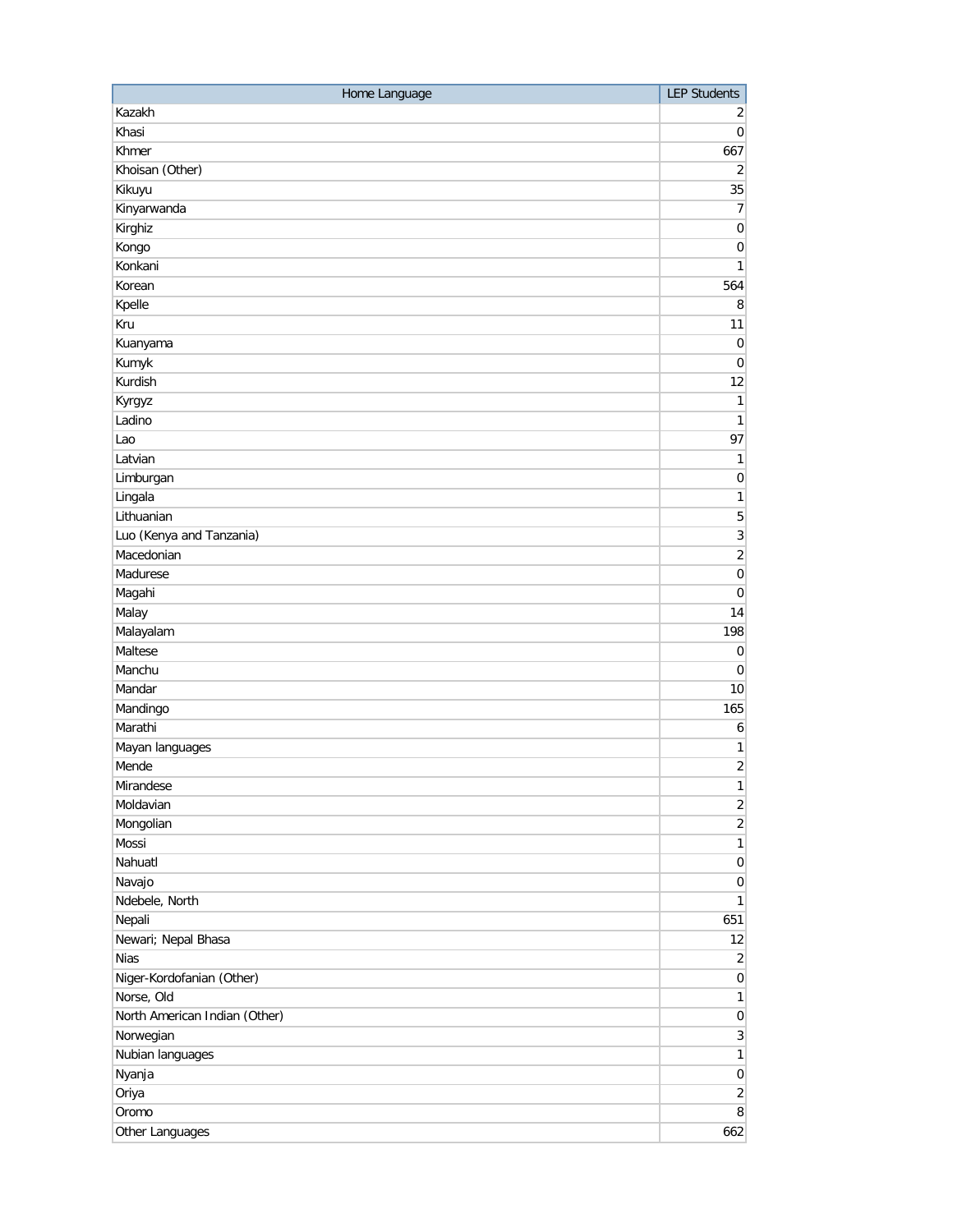| Home Language                    | <b>LEP Students</b>          |
|----------------------------------|------------------------------|
| Palauan                          | 0                            |
| Pampanga                         | $\pmb{0}$                    |
| Panjabi                          | 5                            |
| Papiamento                       | $\boldsymbol{0}$             |
| Pashto                           | 18                           |
| Persian                          | 54                           |
| Persian, Old (ca.600-400)        | $\overline{2}$               |
| Philippine (Other)               | 13                           |
| Pilipino                         | $\mathbf{1}$                 |
| Polish                           | 140                          |
| Portuguese                       | 222                          |
| Punjabi                          | 157                          |
| Pushto                           | 131                          |
| Quechua                          | 1                            |
| Romanian                         | 46                           |
| Romany                           | 1                            |
| Rundi                            | 32                           |
| Russian                          | 892                          |
| Samaritan Aramaic                | $\mathbf{1}$                 |
| Sandawe                          | $\boldsymbol{0}$             |
| Serbian                          | 18                           |
| Serer                            | $\boldsymbol{0}$             |
| Shona                            | 4                            |
| Sidamo                           | 1                            |
| Sign languages                   | $\sqrt{2}$                   |
| Sindhi                           | 3                            |
| Sinhala                          | 4                            |
| Sinhalese                        | 0                            |
| Slavic (Other)                   | 1                            |
| Slovak                           | 11                           |
| Slovenian                        | 3                            |
| Sogdian                          | $\boldsymbol{0}$             |
| Somali                           | 148                          |
| Soninke                          | $\sqrt{3}$                   |
|                                  | $\mathbf 0$                  |
| Sorbian languages                |                              |
| Sotho, Northern                  | 0                            |
| Sotho, Southern<br>South Ndebele | $\vert 0 \vert$              |
|                                  | $\mathbf{1}$                 |
| Southern Sami                    | $\overline{0}$               |
| Spanish                          | 26,889                       |
| Sukuma                           | $\overline{0}$               |
| Sumerian                         | $\overline{0}$               |
| Sundanese                        | $\overline{3}$               |
| Susu                             | $\overline{2}$               |
| Swahili                          | 119                          |
| Swati                            | $\mathbf{1}$                 |
| Swedish                          | 14                           |
| Syriac                           | $\left  \frac{3}{2} \right $ |
| Tagalog                          | 122                          |
| Tahitian                         | $\overline{0}$               |
| Tai (Other)                      | $\left  \frac{3}{2} \right $ |
| Tajik                            | 1                            |
| Tamashek                         | $\overline{4}$               |
| Tamil                            | 49                           |